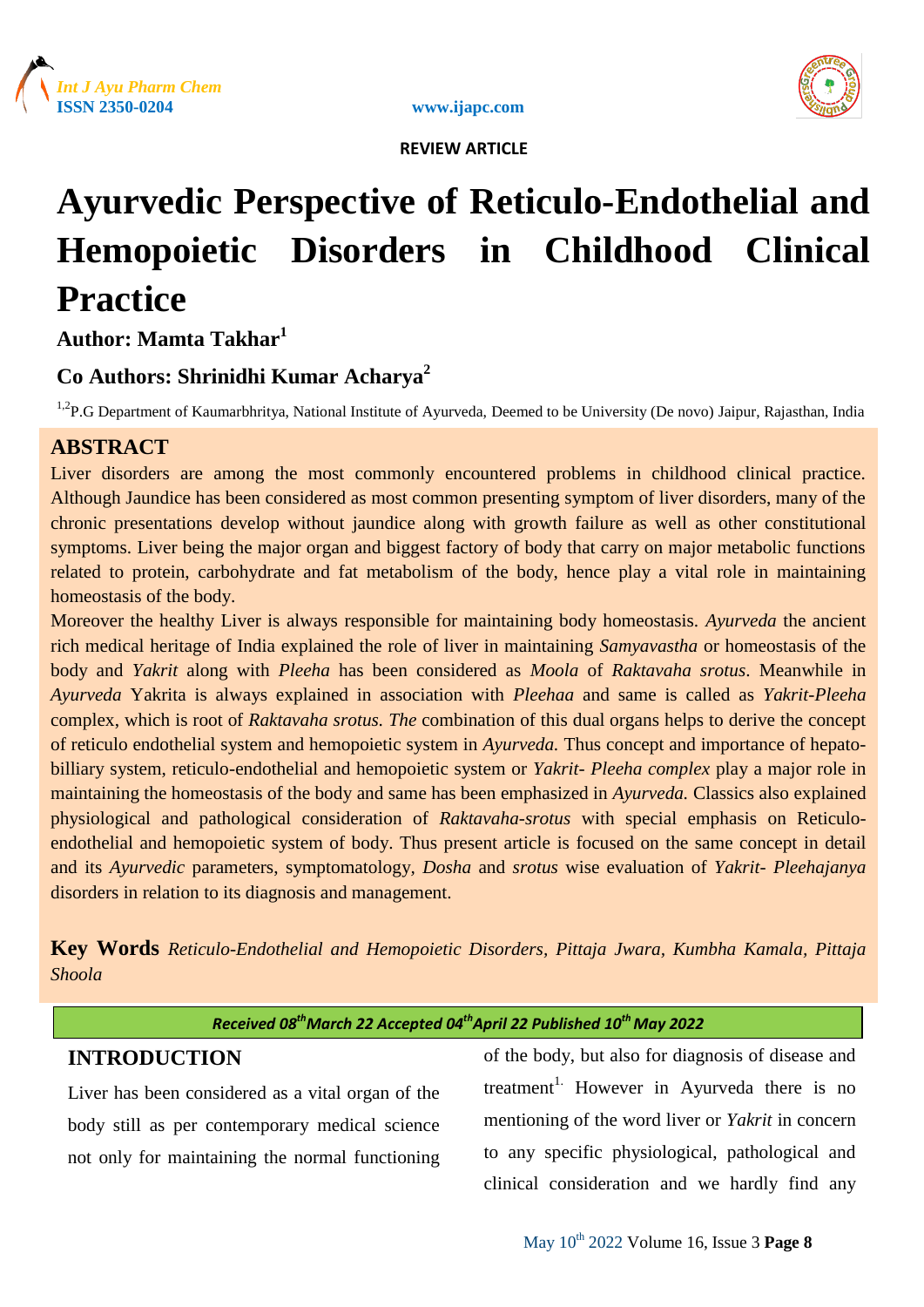





direct references related to liver. Although liver and spleen or *Yakrit* and *Pleeha* has been explained as organ-complex in *Ayurveda*<sup>2</sup>. Liver or *Yakrit* has been given less importance than *Pleeha* which is analogous to liver and present on left side. However available references in *Ayurveda* highlights that *Pleeha* and *Yakrit* are structurally and functionally share the similar features, except the anatomical position. Nevertheless spleen has been given more importance than *Yakrit* diagnostically, physiologically, pathologically and therapeutically. Supporting above view *Kashaypa* also mentioned a separate chapter by name *Pleeha Halimaka Adhyaya<sup>3</sup>* which totally focused on spleenic disorder. Although common people strongly believe that for *Ayurveda* has better solution for liver disorders, in reality we find only few references related to *Yakrit* like *Kalakhand* in *Mamsaverga<sup>4</sup>* and as a similes for certain eye disorders. Meanwhile *Sushuruta* explained the pathological evidence related to *Yakrit* or liver disorders as *Yakrit Vidhridhi* and *Yakritdulyodara<sup>5</sup> .* 

### GENERAL DESCRIPTION

Clinical consideration of pathology related to liver disorders exhibit two distinct categories like acute and chronic liver disorders. Acute liver disorders (failure) are characterized by decreased functional abilities of liver causing sudden fall in liver functions like decreasing in coagulation factors, protein synthesis, vitamin A and D storage, try-glyceride synthesis and other

metabolic functions related to defense system of the body producing rapid or very severe presentations.

However chronic liver failure is always slow presentation which appears with late jaundice and Hypoalbumenemia (Less than 6 gram). Meanwhile based on management of the liver disorders are divided as hyper acute, sub-acute and chronic<sup>6</sup>. In hyper acute conditions coagulation pathology with increased tendency of the bleeding is first manifestations<sup>7</sup>. Similarly in Sub-acute manifestation always jaundice is seen as the major symptom like viral hepatitis $8$ . Clinically impairment of the neurological function is more in hyper acute presentation while same is less in sub-acute. Long lasting liver disorders with degeneration, fibrosis and cirrhosis<sup>9</sup> of liver is included under chronic pathology.

It is quite obvious that once involvement of liver it directly and indirectly affects the each and every cell of the body. Majorly the renal function is affected and usual diuretics will not work. Meanwhile the development of constitutional symptoms in child with impairment of cardiac functioning and congestion of the lung and disturbed bone marrow environment are seen. Further contusion in the brain and involvement of the collagen tissues of the body and subcutaneous hemorrhage are also major manifestations.

May 10th 2022 Volume 16, Issue 3 **Page 9** When we analyze acute liver problems, it is predominantly by the group of hepatocytic and non-hepatic group of virus $10$ . Most common being Hepatitis  $A<sup>11</sup>$  which spreads by feco-oral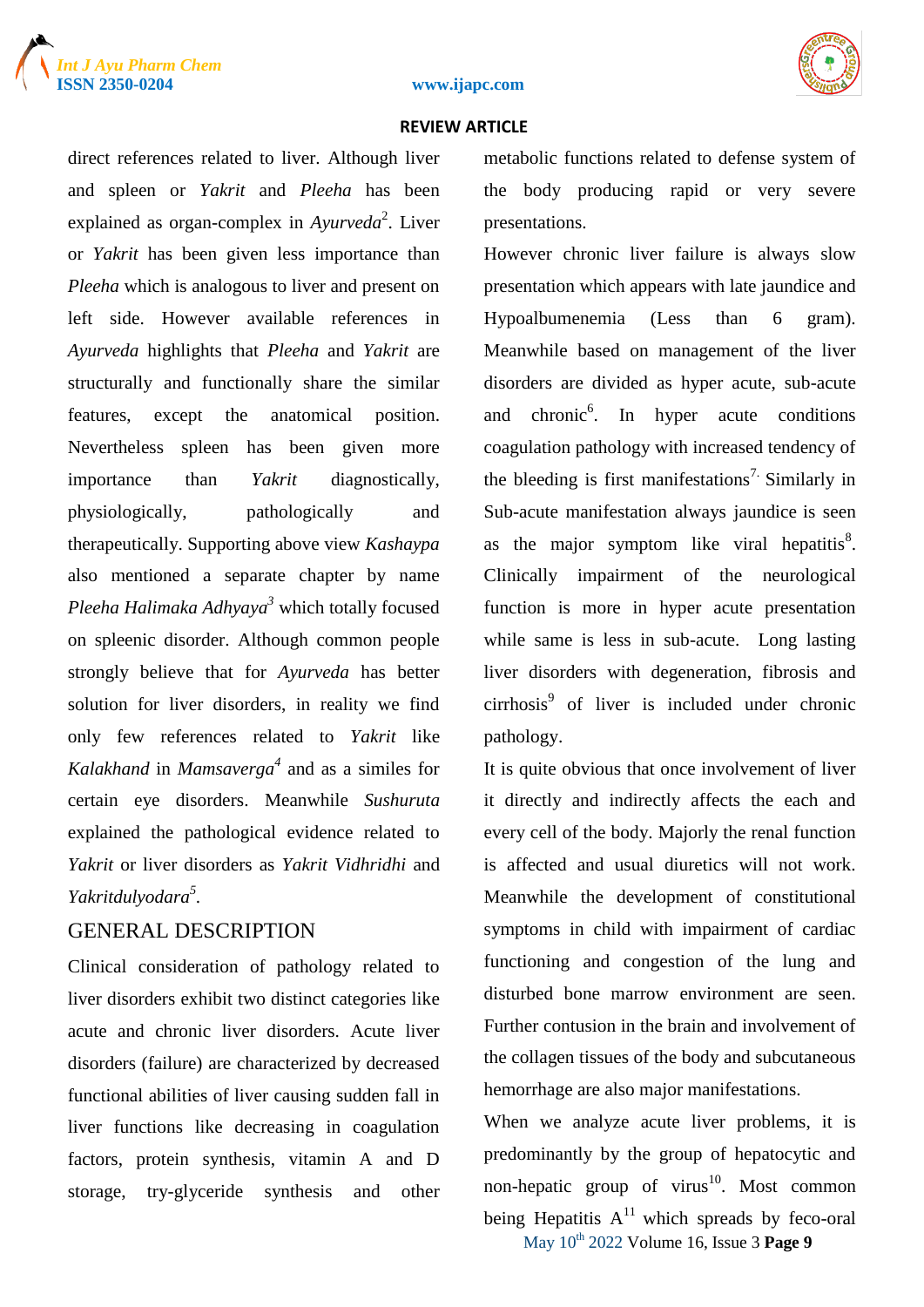



route, with incubation period of two weeks and quite common in July or summer season, although recent trend shows equal incidence through at the year.

Another common hepatic virus with high mortality and morbidity rate is Hepatitis  $B<sup>12</sup>$ which commonly spreads through the parenteral route blood transfusions, body fluids, sexual transmissions, lab workers, etc. and has got incubation period of around 100 days. This virus characteristically shows serological elevation different types of surface and core antigen antibody titers within 2 months, and later remain active in the body for year's together or lifelong. Virus also presents in the body in the active state for long time leading to a carrier stage and can transmit the infection to others. Interaction between Hepatitis B virus and body immune system leads to different stage of disease like acute, chronic, chronic active carrier etc. meanwhile Hepatitis C, D and E is budding disorder nowadays and relatively uncommon in children. Different types of Hepatic Viral infections, especially A & B will be presented with acute onset of fever and development of jaundice and rapid fall in liver functional capacity is characteristic due to rapid destruction of the hepatic parenchymal cells with inflammatory  $edema<sup>13</sup>$ .

When we analyze above condition under *Ayurveda* perspective, mostly we witness, diagnosis of *Kamala<sup>14</sup>* either as *Kosthasritha<sup>15</sup> or Shakhasaritha* as Jaundice is the most striking symptom, which is clinically miss-leading and

end up in wrong management. Considering the etiology, and fever as also striking symptom this can be better compared with jwara, to be specific the *pithaja jwara*<sup>16</sup>.

We look in to etiology and causative factors of hepatic viruses and etiopathology and *Samprapti* of *Pittaja jwara<sup>17</sup>* in *Ayurvedic* classics, it is obvious that the common symptoms of hepatitis can be clinically well correlate with clinical presentation of *Pithaja Jwara. Ayurveda* clearly explains that in *Pittaja Jwara* fever has got *Teekshana Vega* which is nothing but acute/severe onset of the fever. Further *Peeta vin Mutra Netratwa* that is yellowish discoloration of sclera, urine and stool clearly points towards of clinical jaundice which is predominant symptom of acute liver disorders.

*Atisara ,Vamana Udarashoola* mentioned in *Pithaja jwara* are indicating ofviral prodromal leading to nausea, vomiting, abdominal pain, diarrhea pointing to the descending infections or associated symptoms of GIT disturbance. *Symptoms* like *Alpaninra* indicate level of discomfort in *Pithaja jwara* or *Hepatitis.* 

May 10th 2022 Volume 16, Issue 3 **Page 10** Symptoms like *Kanta Mukha asya, Nasanam paka* indicate functional inflammatory pathology destruction of liver parenchyma leading to functional abnormalities of liver like Coagulation problems. *Pralapa* or delirium indicates late complications of hepatitis with involvement of CNS (Bilurubin encephalopathy). Filling of *Katukavakrata or* bitter taste in the mouth indicates disturbed metabolism and appetite due to decreased metabolic capacity of liver due to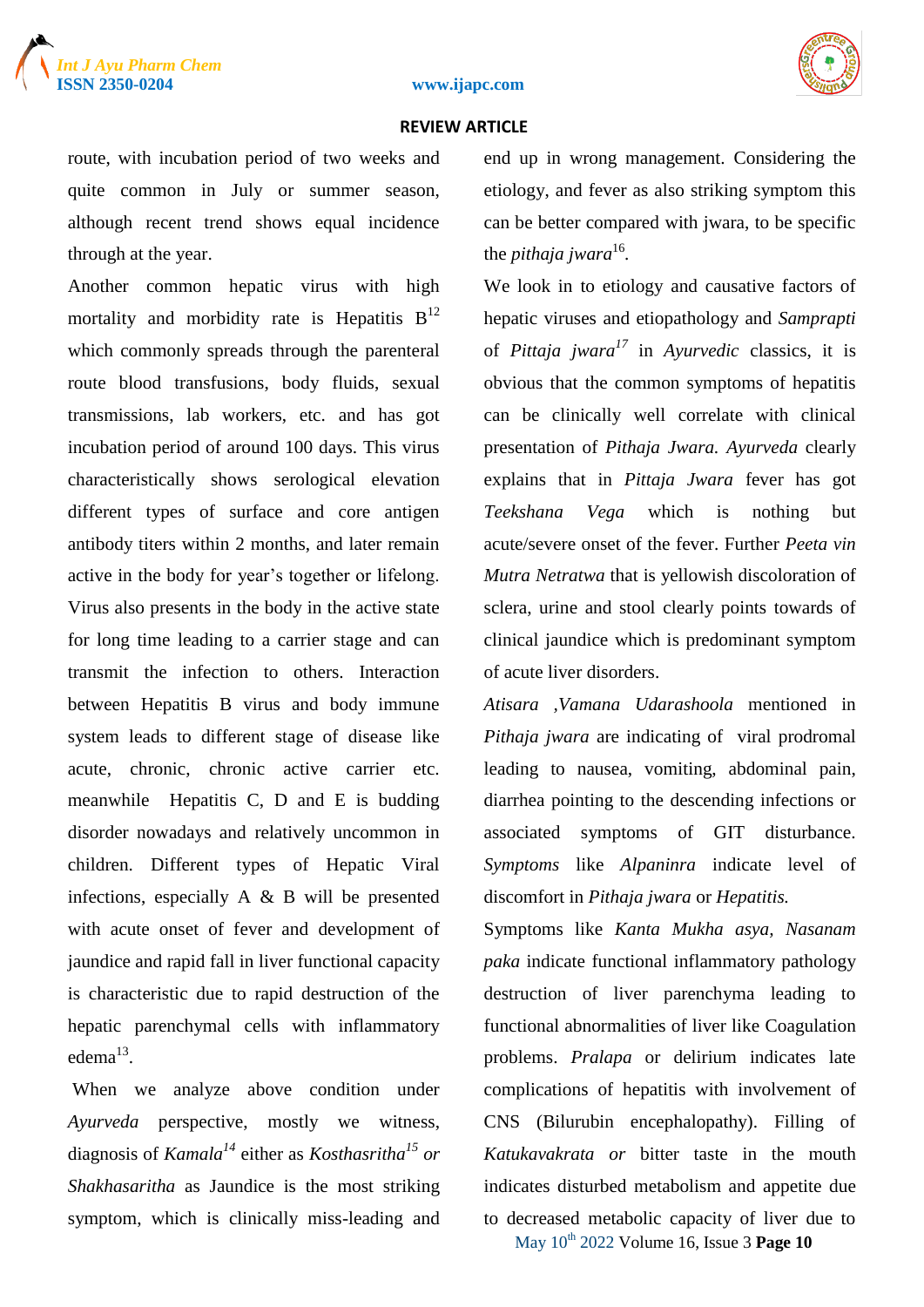





inflammation of hepatic cells. When we analyze complications of acute liver failure due to delayed diagnosis and untimely therapeutic interventions, *Moorcha, Daha, Mada, Trisha* are common presentations, which otherwise indicate towards hepatic coma.<sup>18</sup> Thus symptomatolgy of the *Pittaja Jwara* clearly fulfills the different stages of liver involvement starting from simple GIT disturbance to Hepatic Coma. Immediately treatment should be employed with guideline of investigations like Serum Biliurbin, Prothrombin time, HbsAg Screening, (which may be negative in the first week so repeat after second week).

When we consider *Pittaja Jwara* with hepatitis A than absolute bed rest is main indication which is stress reliever on liver by reducing metabolic functions. However it is a self-limiting disorder which should be carefully monitored for all possible complications and later consequences as in hepatitis B. As per *Ayurveda* any viral infection with fever and viral prodromal during first 7 days, after onset should be considered as *Navajwara* and treatment principles of *Navajwara* should be employed in *Pittaja jwara* also during first week. Usually after 7 days intensity of *Navajwara* comes down with slow revert back of liver pathology. In case of worsening conditions of fever after one week it should be considered as *Sannipathaja Jwara*<sup>19</sup> and treated like wise*.*

As *Ayurveda* saggest in *Navajwara<sup>20</sup>* , *Langhan*  (limited food to reduce the liver load), *Swedan*  (different method of reducing body temperature) Kala (waiting for *Amapachan* to complete) and

nutritious food in formof liquid that is *Yavagu*  mixed with *Tikta rasa's* which is *Jwarahara* in nature, as the ideal treatment in uncomplicated *Pittaja jwara* Hepatitis.

It is clearly told that "*Annakalae hitapeya yataswam pachanre krita"*. On considering *Ayurvedic* parameters of treatment, prime importance has been given for administrating of limited amount of easily digestible food and preferably more liquid like *Peya* during *Annakala,* with the aim of correcting the electrolyte imbalance if any and maintain fluid balance with administration certain macro and micro nutrients. Further after 7 days patient should be discharged or advised certain *shamana Aushadha* aiming to correct the *Agnimandhya* at *dhatu* level which is the root cause of pathology as per *Ayurveda*. However role of *shamana Aushadha* is very important in the chronic and active case of hepatitis B, and such cases also advised *Virechana* by *Pancha tikthaka Guggulu Ghrita* among with *Shaman Aushadhis* to facilitate to liver regeneration*.* Lakshmi narayana Rasa along with *Kumari Asava*, *Vasa guducchyadhi Kwatha, Bhumaymalaki, Bhunimbha* are commonly used *Shamana Aushadha* with beneficial effects and clinically good in any viral infections.

May 10th 2022 Volume 16, Issue 3 **Page 11** Meanwhile above condition is routinely considered under concepts of *Pandu* and *Kamala,*  as *Kamla* is most predominant symptom in this condition. However it doesn't look logical as *Charaka* explained *Kamala* as later outcome and complication of *Pandu.* So in hepatitis the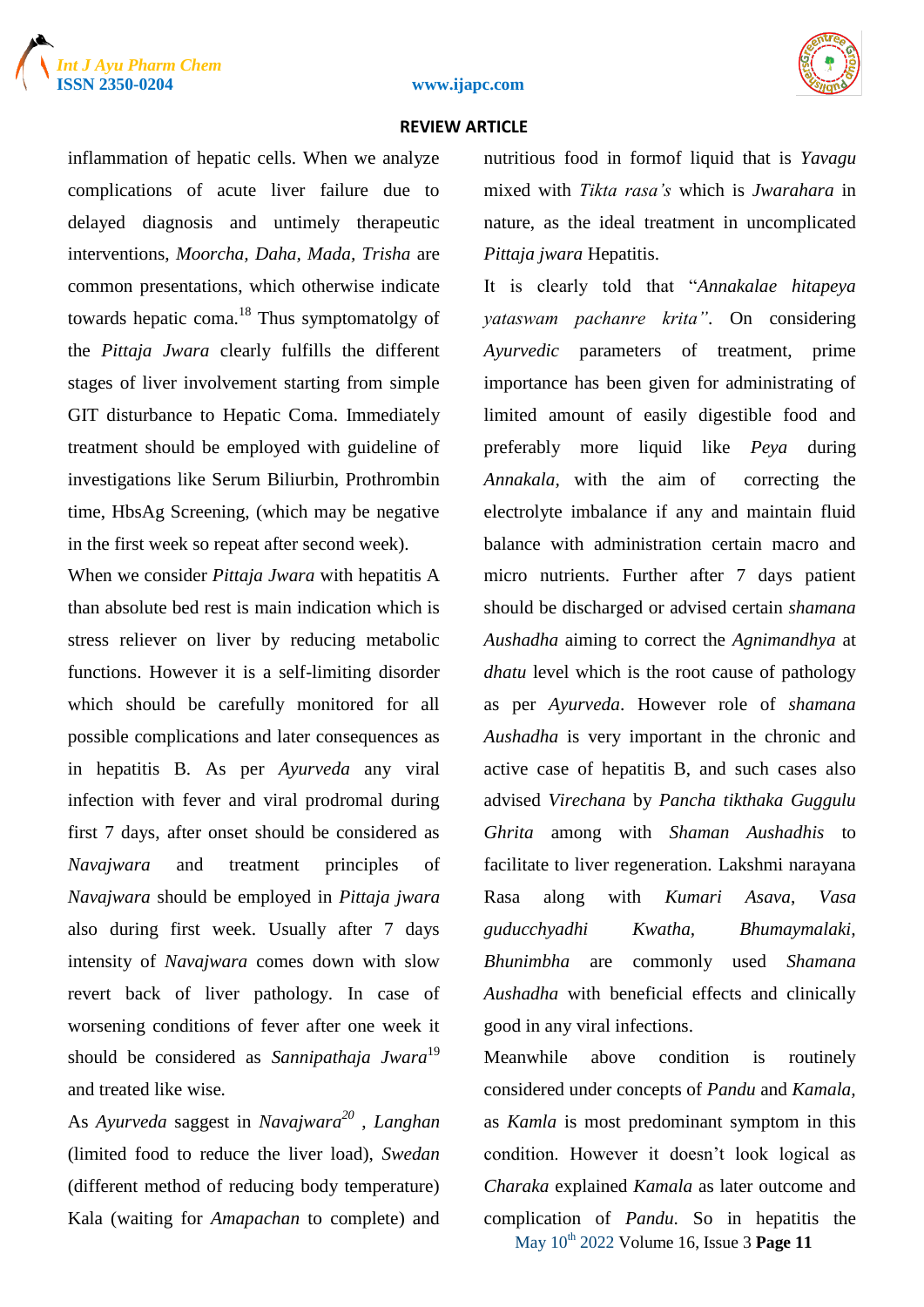





presentations are not complication of *Pandu<sup>21</sup>*, and increase jaundice without anemia. When we look into *Charakas* explanation of *Pandu* is not associated with fever as predominant presentation, instead *Pandu* and *Kamala as*  dominant symptoms. Hence *Charaka's* explanation of *Pandu and Kamala* can be better compared with chronic hemolytic disorders leading to Jaundice, due to acquired, congenital and hereditary causes. Hence it is rightly told that *Sa Alpa raktha*, *Alpa medha*, *Nissara*, *Shithilendriyam* as the major pathological presentation in *Pandu.* The four major presentation of *Pandu* mentioned by *Charaka*  very clearly points towards different hematological, bone marrow and reticuloendothelial pathology with liver involvement with chronic presentation. Word *Alparakta* is pointing towards severe anemia, which may be due to bone marrow aplsia, infiltration or depression, or RBC enzyme defects, or different hemolytic pathology of acquired and hereditary causes. Similarly *Alpameda* refers to bone marrow depletion like aplastic anemia as we know *Sarakatameda* is nothing but *Majja.*  Meanwhile presentation like *Nissara* suggests deficient state of the body due to anemia and deceased liver and spleen functions. However word *Shithilendriya* suggests involvement of central nerve system as sensory, motor and higher mental functions of the body are affected due to chronic longstanding liver and hemopoietic pathology.

When we further analyze these chronic hemopoietic and reticulo-endothelial system disorders under the light of *Ayurvedic* perspectives, it is quite and clear that symptomatology of *Vataja Pandu* <sup>22</sup>can be considered under leukemia spectrum disorders, where there is rapid abnormal cell-division and abnormal increase in number of hemopoietic cells are obvious due to abnormal functioning of *Vata.* However *Vata kshaya* can leads to aplastic anemia like disorders where there is *kshaya* of bone marrow. *Pittaja Pandu<sup>23</sup>* can be visualized under multiple liver or RBC enzyme linked pathologies like G6PD. Similarly *Kaphaja Pandu*<sup>24</sup> can be compared with certain malignant pathologies of hemopoietic system like Hodgkin's lymphoma etc. further it seems that *Charaka* covers all the nutritional causes of *Pandu* under the heading of *Mrit bakshana Janya Pandu<sup>25</sup>* and remaining types are indicating of destructive pathology related to reticuloendothelial and hemopoietic system.

May 10th 2022 Volume 16, Issue 3 **Page 12** Hence this condition demands *Tikta Rasa Pradhana dravya like Patola, Katuka rohini, Kumari* etc*, Rasayana and Bhrimana* like treatments. In contrary, the *Pandu* explained by *Sushruta* has nor given much empharis for *pitta*, and considered of *Rasavaha sroto Dushti* as main pathology. This manifest as generalized anemia or *Pandu* in the skin as there is disturbance for circulation of *Sarabhaga*. *Dhatuagni* vitiation at the level of *Rasadhatu* level due to obstruction of *Kapha* is the major pathology, which also mimic conditions like *Kaphaavritha Rakta*. *Agni*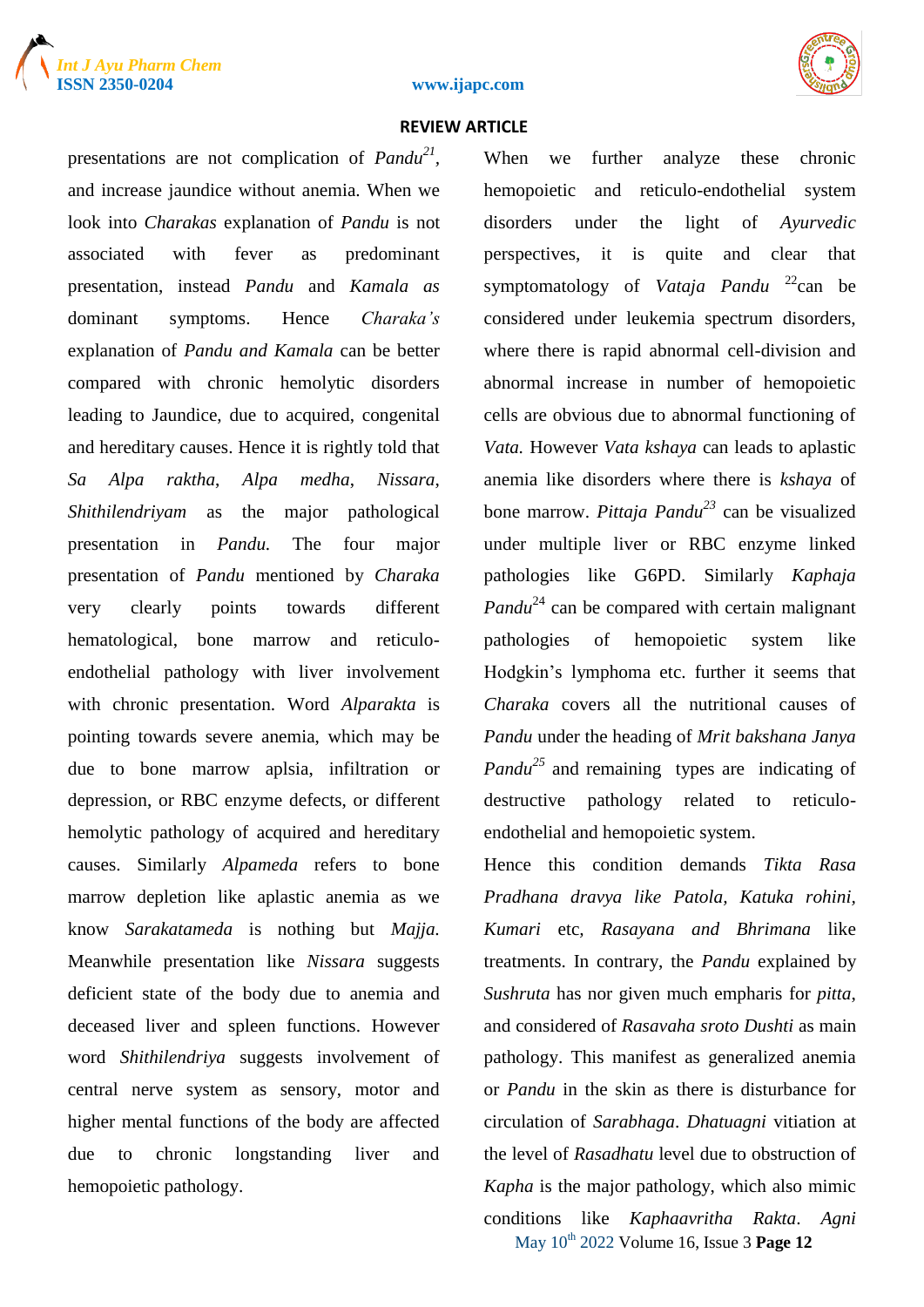





*mandhya* at the level of *Rasa Dhatu* leading to improper or less formation of *Rakta* is the major pathological event*.* This explanation again depicts the possibility of nutritional anemias and rightly haemotonic should be supplemented. Meanwhile the *Kapha hara* treatment to clear the *kapha* and ignite the *Rasadhatwagni* should be given in the form of *Katu Rasa drugs,* like *Gomutra* as *Katu Rasa* increases the *Pitta* and corrects the metabolic error which is obstacle in formation of *Rakta* from *Rasa*. Further *Kumbha Kamala* is more advanced chronic progressive destruction of the liver tissues leading to complication like cirrhosis and ascites, portal hypotension where abdomen resembles like *Kumbha* or Pot filled with water. In obstructive pathology of hepeto-biliary system leading to jaundice, always *the Kapha hara chikitsa* should be employed. *Gomutra haritaki<sup>26</sup>, Shilajithu yoga*  and *Dashamoola Haritaki* which acts on *Kapha ahara* and remove the obstruction should be preferably used. However other *ushna Teeksha* drugs can be also given with *Takra (Takra is ushna amla) . Haritaki* which is best *Pathya* and known always maintain the normalcy of *Vata.*

# **CONCLUSION**

Hepatic viral infections, congenital and acquired hemolytic disorders are quite common in childhood clinical practice. *Ayurveda* explains these concepts very clearly under the heading of *Pithaja jwara, Pandu and Kamala.* Most common cause of *Pandu* is nutritional which has explained under *Mrith Bakshana janya Pandu.*  Rest of the cause and etiology of anemia related autoimmune, bone marrow hemolytic and congenital or hereditary hematological pathologies were explained under the heading of remaining types of *Pandu* and *Kamala,* which are nothing but pathology of reticulo-endothelial system and hemopoietic system. Rightly *Yakrita*  and *Pleeha (*liver and spleen) are considered as "*Moola of Rakta vaha srotus".*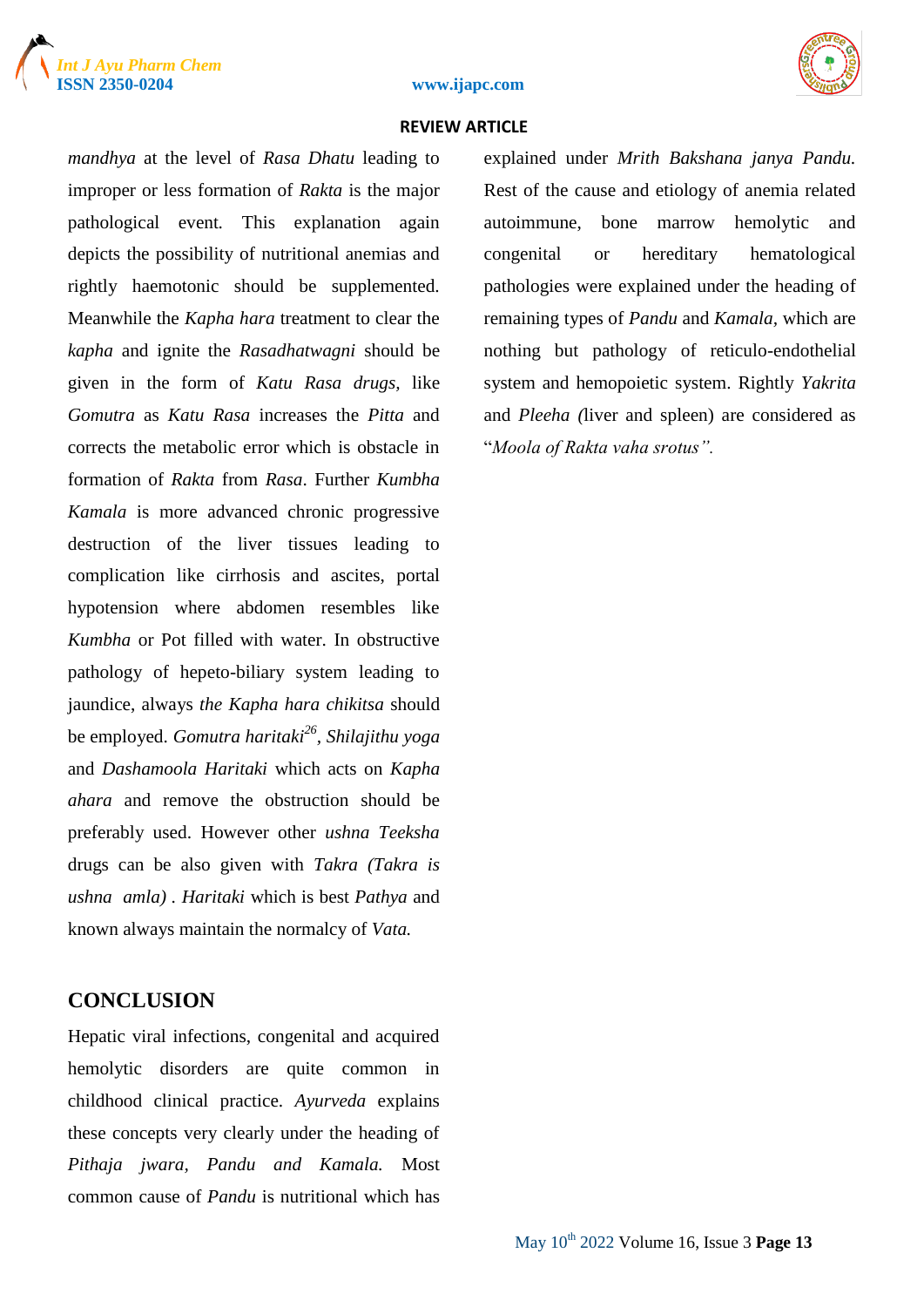





## **REFERENCES**

1. Saxena R, Theise ND, Crawford JM. Microanatomy of the human liver-exploring the hidden interfaces. Hepatology. 1999 Dec;30(6):1339-46. [PubMed]

2. Sharngdhara Samhita of Pandit sharngdhara, Dipika Hindi Commentary By Dr. Brahmanand Tripathi, purva khanda Kaladikakhyanm adhyay 5/18, Chaukhambha Subharati prakasan, Varanasi, 2013; 46

3. Sri Satyapala Bhishgacharya(editor) hindi commentary:Vidyotini-Kasyapa Samhita of Vrddha Jivaka revised by Vatsya with Sanskrit introduction by Nepal Rajguru Pandit Hemaraja Sarma Chikitsasthan chapter Pleehahalimakchikitsadhyaya ,Varanasi Chaukhambha Sanskrit Sansthan: reprint 2018;155-156

4. Vaidya Yadavaji Trikamji Aa. Narayanram Acharya Kavyatirtha (editor) commentary: Nibandhsangrah of Dalhan Aa. On sushrut samhita of sushurt nidan Sthan chapter 9 verse no. 18 varanshi chowkhamba surbharti prakashan: reprint 2003, 302

5. Shri Kaviraj Ambikadatt Shastri(editor) hindi commentary: Ayurveda-Tattva-Sandipika of Susruta Samhita of Maharsi Susruta Vidradhi Nidan chapter 9 verse 23 Varanasi Chaukhambha Sanskrit Sansthan: reprint 2011,343

6. Vinod k Paul and Arvind Bagga,Ghai O P Essential pediatric:diseases of gastrointestinal tract and liver.  $9<sup>th</sup>$  edition.Delhi-92; CBS publications 2019. Page no.311

7. Vinod k Paul and Arvind Bagga,Ghai O P Essential pediatric:diseases of gastrointestinal tract and liver.  $9<sup>th</sup>$  edition.Delhi-92; CBS publications 2019. Page no.324.

8. Vinod k Paul and Arvind Bagga,Ghai O P Essential pediatric:diseases of gastrointestinal tract and liver.  $9<sup>th</sup>$  edition.Delhi-92; CBS publications 2019. Page no.310-319.

9. Mokdad A.A. Lopez A.D. Shahraz S.. Lozano R. Mokdad A.H. . Stanaway J. et al.Liver cirrhosis mortality in 187 countries between 1980 and 2010: a systematic analysis.BMC Med. 2014; 12: 014-0145.

10. Vinod k Paul and Arvind Bagga,Ghai O P Essential pediatric:diseases of gastrointestinal tract and liver.  $9^{th}$  edition.Delhi-92:CBS publications 2019. Page no.310.

11. Lemon SM.Type A viral hepatitis. Engl J Med. 1985; 313: 1059-1067

12. Bizzarro MJ, Raskind C, Baltimore RS, Gallagher PG. Seventy-five years of neonatal sepsis at Yale: 1928-2003. Pediatrics. 2005 Sep;116(3):595-602

13. Ganem D, Schneider RJ. nepadnaviridae and their replication. In: Knipe DM, Howley PM, Griffin DE, Martin MA, Lamb RA, Roizman B, et al., editors. Fields Virology. 4. Philadelphia, PA: Lippincott-Raven Publishers; 2001

14. Vaidya shri Satyanarayana Sastri elaborated Vidyotini hindi commentary:Charaka Samhita of Agnivesh revised by Caraka and Drdhbala chikitsa sthan chapter 16 verse no.34-

May 10th 2022 Volume 16, Issue 3 **Page 14** 36 Varanasi Chaukhambha Bharti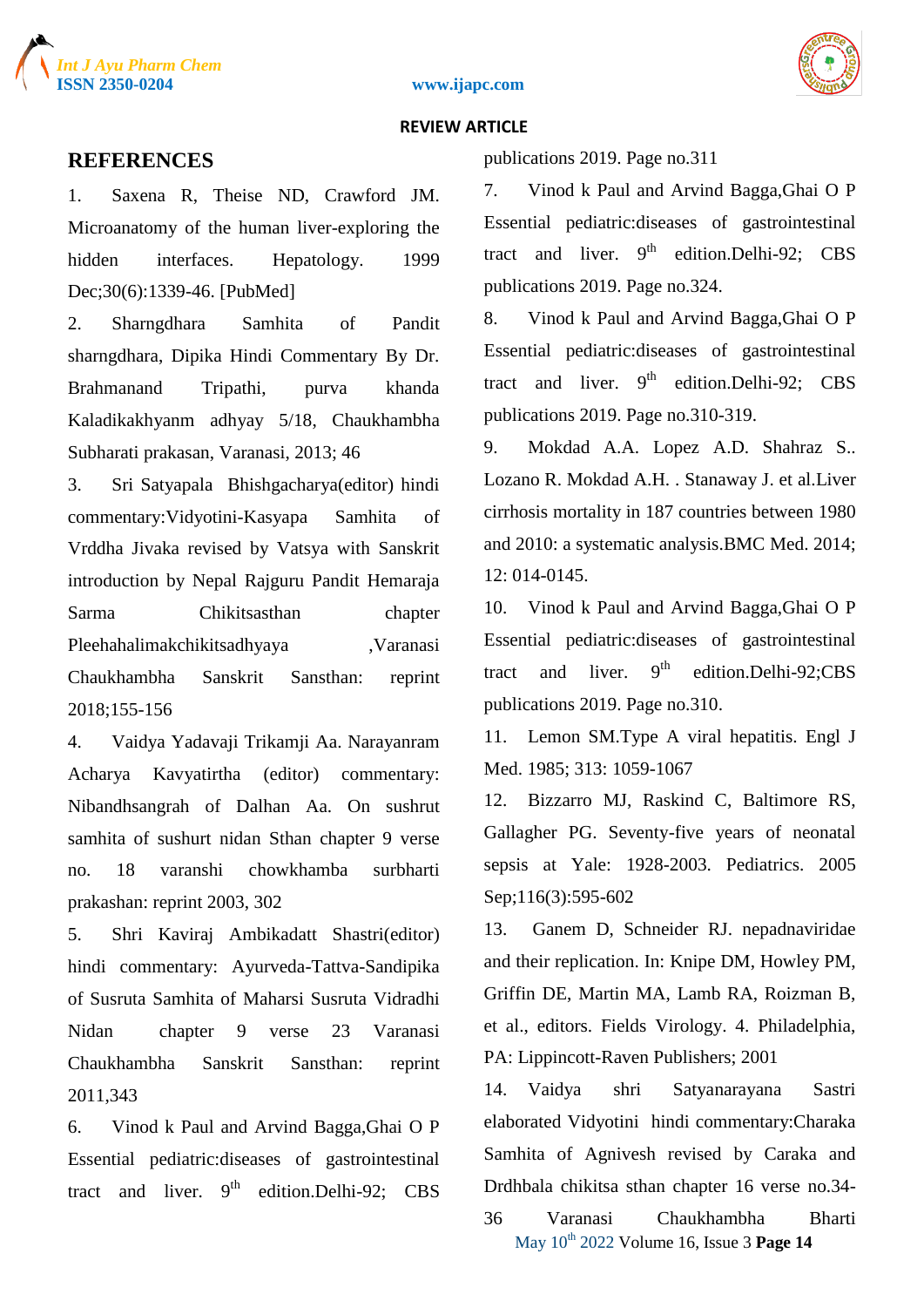





#### Academy:reprint2011,491

15. Vaidya shri Satyanarayana Sastri elaborated Vidyotini hindi commentary:Charaka Samhita of Agnivesh revised by Caraka and Drdhbala chikitsa sthan chapter 16 verse no.37- 39 Varanasi Chaukhambha Bharti Academy:reprint2011,492

16. Shri Kaviraj Ambikadatt Shastri(editor) hindi commentary: Ayurveda-Tattva-Sandipika of Susruta Samhita of Maharsi Susruta uttar tatra jwarpratishedha chapter 39 verse 31-32 Varanasi Chaukhambha Sanskrit Sansthan: reprint 2011,221

17. Vaidya shri Satyanarayana Sastri elaborated Vidyotini hindi commentary:Charaka Samhita of Agnivesh revised by Caraka and Drdhbala chikitsa sthan chapter 16 verse no.17- 18 Varanasi Chaukhambha Bharti Academy:reprint2011,489.

18. Foley, J. M., Watson, C. W., and Adams, R. D., Significance of the electroencephalographic changes in hepatic coma. Tr. Am. Neurol. A., 1950, 75, 161.

19. Shri Kaviraj Ambikadatt Shastri(editor) hindi commentary: Ayurveda-Tattva-Sandipika of Susruta Samhita of Maharsi Susruta uttar tatra jwarpratishedha chapter 39 verse 31-32 Varanasi Chaukhambha Sanskrit Sansthan: reprint 2011,223.

20. Vaidya shri Satyanarayana Sastri elaborated Vidyotini hindi commentary:Charaka Samhita of Agnivesh revised by Caraka and Drdhbala chikitsa sthan chapter 3 verse no.138- 139 Varanasi Chaukhambha Bharti Academy:reprint2011,130.

21. Vaidya shri Satyanarayana Sastri elaborated Vidyotini hindi commentary:Charaka Samhita of Agnivesh revised by Caraka and Drdhbala chikitsa sthan chapter 16 verse no.34 Varanasi Chaukhambha Bharti Academy:reprint2011,491.

22. Vaidya shri Satyanarayana Sastri elaborated Vidyotini hindi commentary:Charaka Samhita of Agnivesh revised by Caraka and Drdhbala chikitsa sthan chapter 16 verse no.34 Varanasi Chaukhambha Bharti Academy:reprint2011,489

23. Vaidya shri Satyanarayana Sastri elaborated Vidyotini hindi commentary:Charaka Samhita of Agnivesh revised by Caraka and Drdhbala chikitsa sthan chapter 16 verse no.34 Varanasi Chaukhambha Bharti Academy:reprint2011,491.

24. Vaidya shri Satyanarayana Sastri elaborated Vidyotini hindi commentary:Charaka Samhita of Agnivesh revised by Caraka and Drdhbala chikitsa sthan chapter 16 verse no.34 Varanasi Chaukhambha Bharti Academy:reprint2011,491.

25. Vaidya shri Satyanarayana Sastri elaborated Vidyotini hindi commentary:Charaka Samhita of Agnivesh revised by Caraka and Drdhbala chikitsa sthan chapter 16 verse no.34 Varanasi Chaukhambha Bharti Academy:reprint2011,490.

26. Shri Kaviraj Ambikadatt Shastri(editor) hindi commentary: Ayurveda-Tattva-Sandipika of Susruta Samhita of Maharsi Susruta Uttar

May 10th 2022 Volume 16, Issue 3 **Page 15**